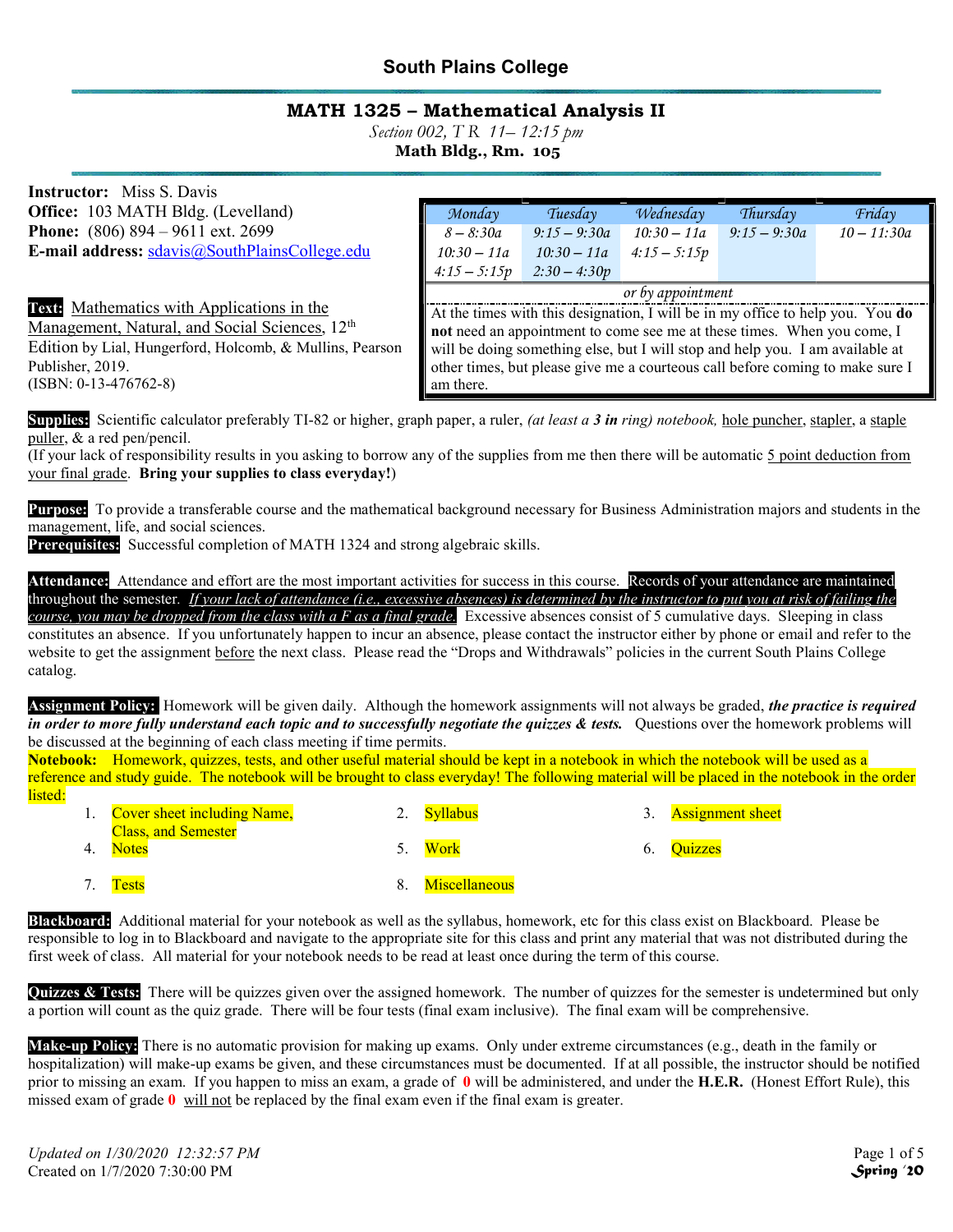STUDY: You should normally spend approximately 2-3 hours outside of class in study for each hour of lecture. Try to study the assigned lesson as soon after the class meets as is possible. Refer to the "How to Study" sheet for further detailed studying suggestions.

Tutoring: Free tutoring is available in the room 116 of the Mathematics-Engineering Building. For times and tutor names, please refer to posted tutor schedules in the math building or visit my **Blackboard** page for this class.

Videotapes: Videos for many topics in this course are available through the Mathematics Department on Blackboard. For username and password, please use *mvideos*.

#### Grading Scale:

Average =  $\frac{\text{Quiz Avg} + \text{Test1} + \text{Test2} + \text{Test3} + \text{Final}}{2}$ 5 A: 90 and above B:  $80 - 89$  D:  $60 - 69$ C: 70 - 79 F: 59 or below

Borderline Grades: These grades will be evaluated with regard to attendance and mature conduct in class.

## Critical Dates:

| Jan 20<br>$\mathcal{M}$ arch 16 - 20 | MLK, Jr.<br><b>SPRING Break</b> | <i>April</i> 20 <mark>WEB Pre-registration for Spring Interim, Summer, &amp; Fall</mark><br><i>April</i> 20 2020 |  |
|--------------------------------------|---------------------------------|------------------------------------------------------------------------------------------------------------------|--|
| $\mathcal{A}$ pril 13                | iEaster                         | <b>Final Exams</b>                                                                                               |  |
| April 17                             |                                 | $[UIL - No office hours]$ May 5 $(10:15 - 12:15 p, Tuesday)$                                                     |  |
| April 23                             | Last Day to Drop                |                                                                                                                  |  |

## Student Responsibilities:

- Attend class and be aware of announcements made in class.
- Work homework problems early enough to seek help if needed.
- Read and know the attendance policy.
- Form study groups.
- Attend math tutoring lab sessions.

# \*\* Turn off cell phones and pagers during class! \*\*

- $\overline{\circ}$  If the instructor determines that activation of a cell phone, pager, PDA, Ipod, laptop, or any electronic device interrupts the lecture or classroom discussion or impedes the progress of any student then the instructor may confiscate the cell phone, pager, PDA, or laptop and/or ask the student to leave.
- No technologic devices such as cell phones, PDA's, etc. are to be used during tests or in-class quizzes.
- Follow the classroom policy, no food or drink allowed in the classroom if posted.
- In addition to the No Food or Drink classroom policy, no tobacco products are to be consumed in class.
- Do not dress for the beach or for bed.

#### You will obtain your final grade for the class through Texan Connect.

Cell Phone Policy: All students will, during each class period and for its duration, place and keep their cell phone, provided that they are at the present time in possession of said device, face-down in the right-hand corner and on the top surface of their desk. If a student's cell phone activates and/or the student engages in text messaging or browses on the internet during class at anytime during the semester, the student, by the instructor's discretion, could be permanently dismissed from the class for the remainder of the semester. If a student's cell is activated during class and/or the student engages in text messaging determined by the instructor, and the student chose not to place their phone on top of their desk as mentioned above then the student will be dismissed from the class by the instructor permanently.

Academic Misconduct: Complete honesty is required from students in all facets of course work including homework assignments, tests, and the final exam. See the South Plains College Catalog for more detail.

Sanctions for Cheating or Plagiarizing: A grade of "F" in the course will be assigned to any student caught cheating or plagiarizing; additional sanctions may also be considered. Students are responsible for understanding the meanings of the words cheating and plagiarizing

Special Requests: If you happen to become ill during the semester, please respect your instructor and your classmates by making your best effort to prevent contamination of the rest of the class including the instructor.

Questions: I invite all your questions except the following:

- 1. I wasn't able to make it to class. Did I miss anything? (Yes.)
- 2. Is this going to be on the test? (Perhaps, not directly, but if the ideas were not important, I would not be discussing them in class.)
- 3. Do you have the test graded? (I normally have the tests graded by the next class day. However, there are times that I do not have them graded but I will have them graded as soon as I can.)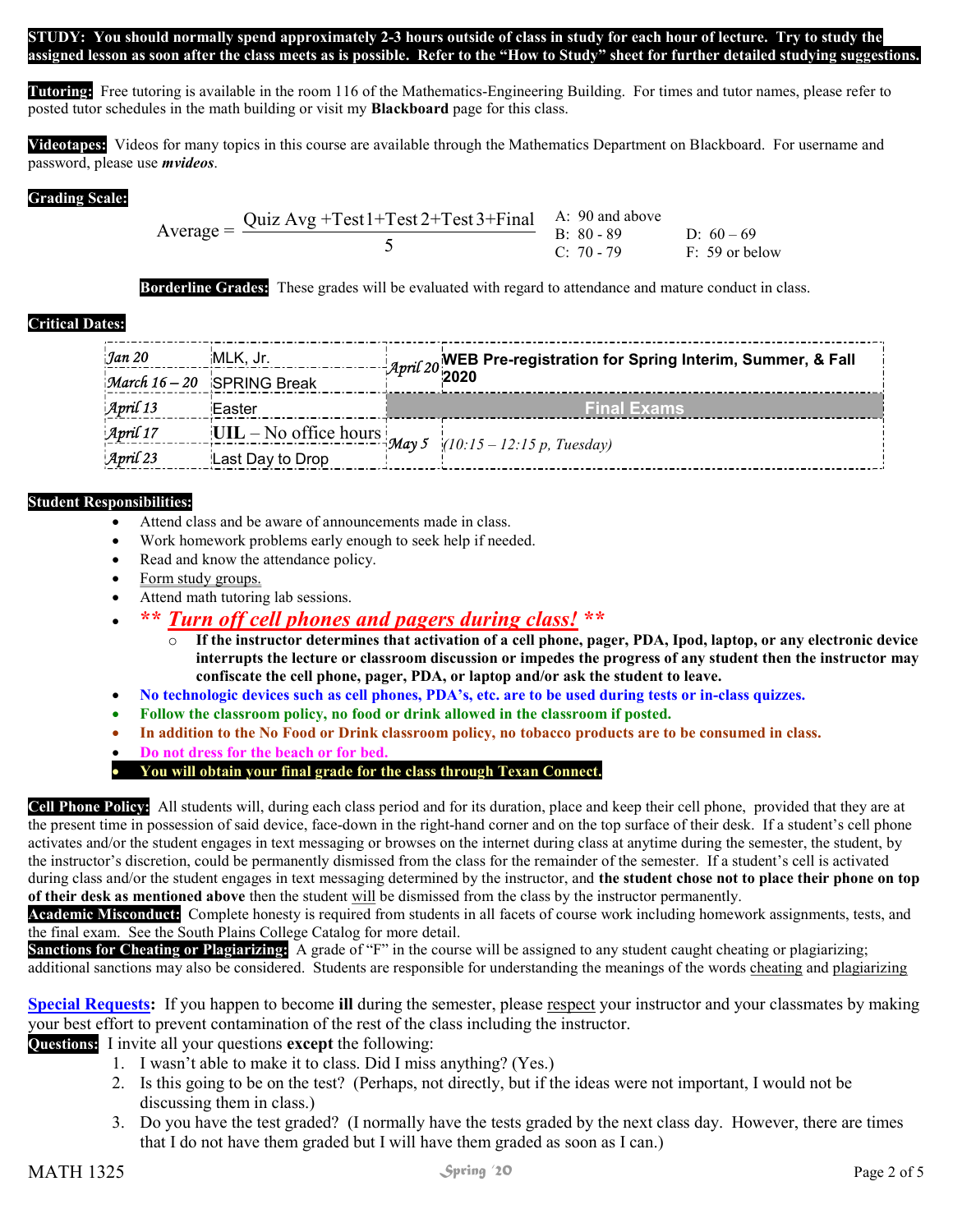Course Objectives: Upon completion of this course and obtaining a passing grade, the student will have mastered at least 70% of the course objectives. The course objectives state that the student will be able to:

- 1. Simplify algebraic expressions involving rational expressions, exponents, and radicals.
- 2. Calculate the solution to algebraic equations.
- 3. Calculate the limit of a function at a point.
- 4. Recognize and describe verbally the basic shape of a polynomial curve noting any restrictions to its domain.
- 5. Determine visually the domain of a function, which has been graphed, and then state domain and its relation to the derivative at particular points.
- 6. Calculate the derivative of a function using the definition of a derivative.
- 7. Calculate the derivative using the power, product, quotient, chain rules, and implicit differentiation.
- 8. Describe verbally a conclusion to a stated problem involving business applications and related rates.
- 9. Calculate higher order derivatives.
- 10. Sketch a polynomial curve using techniques involving the first or second derivative.
- 11. Derive the derivative of a function containing  $e$  and  $\ln$ .
- 12. Determine the result asked for in a stated problem involving maximum and minimum.
- 13. State the equations and geometrical concepts used in preparing to solve a stated problem.
- 14. Solve a maximum or minimum stated problem and write a conclusion.
- 15. Calculate an anti-derivative.
- 16. Calculate a definite integral.
- 17. State the form of the integral expression used to solve for the area between curves.
- 18. Calculate the area between curves.

Diversity: In this class, the teacher will establish and support an environment that values and nurtures individual and group differences and encourages engagement and interaction. Understanding and respecting multiple experiences and perspectives will serve to challenge and stimulate all of us to learn about others, about the larger world, and about ourselves. By promoting diversity and intellectual exchange, we will not only mirror society as it is, but also model society as it should and can be.

Disability Statement: Students with disabilities, including but not limited to physical, psychiatric, or learning disabilities, who wish to request accommodations in this class should notify the Special Services Office, preferably, early in the semester so that the appropriate arrangements may be made. In accordance with federal law, a student requesting accommodations must provide acceptable documentation of his/her disability to the Special Services Coordinator. For more information, call or visit the Special Services Office in the Student Services Building, 894-9611 ext. 2529.

Confidentiality: As a faculty member, I am deeply invested in the well-being of each student I teach. I am here to assist you with your work in this course. If you come to me with other non-course-related concerns, I will do my best to help.

It is important for you to know that all faculty members are mandated reporters of any incidents of sexual misconduct. That means that I cannot keep information about sexual misconduct confidential if you share that information with me. Dr. Lynne Cleavinger, the Director of Health & Wellness, can advise you confidentially as can any counselor in the Health & Wellness Center. They can also help you access other resources on campus and in the local community. You can reach Dr. Cleavinger at 716-2563 or lcleavinger@southplainscollege.edu or go by the Health and Wellness Center. You can schedule an appointment with a counselor by calling 716-2529.

#### Sexual Misconduct

It is important for you to know that all faculty members are mandated reporters of any incidents of sexual misconduct. That means that I cannot keep information about sexual misconduct confidential if you share that information with me. Dr. Lynne Cleavinger, the Director of Health  $\&$ Wellness, can advise you confidentially as can any counselor in the Health & Wellness Center. They can also help you access other resources on campus and in the local community. You can reach Dr. Cleavinger at 716-2563 or lcleavinger@southplainscollege.edu or go by the Health and Wellness Center. You can schedule an appointment with a counselor by calling 716-2529.

Campus Concealed Carry: Campus Concealed Carry - Texas Senate Bill - 11 (Government Code 411.2031, et al.) authorizes the carrying of a concealed handgun in South Plains College buildings only by persons who have been issued and are in possession of a Texas License to Carry a Handgun. Qualified law enforcement officers or those who are otherwise authorized to carry a concealed handgun in the State of Texas are also permitted to do so. Pursuant to Penal Code (PC) 46.035 and South Plains College policy, license holders may not carry a concealed handgun in restricted locations. For a list of locations, please refer to the SPC policy at:

(http://www.southplainscollege.edu/human\_resources/policy\_procedure/hhc.php)

Pursuant to PC 46.035, the open carrying of handguns is prohibited on all South Plains College campuses. Report violations to the College Police Department at 806-716-2396 or 9-1-1.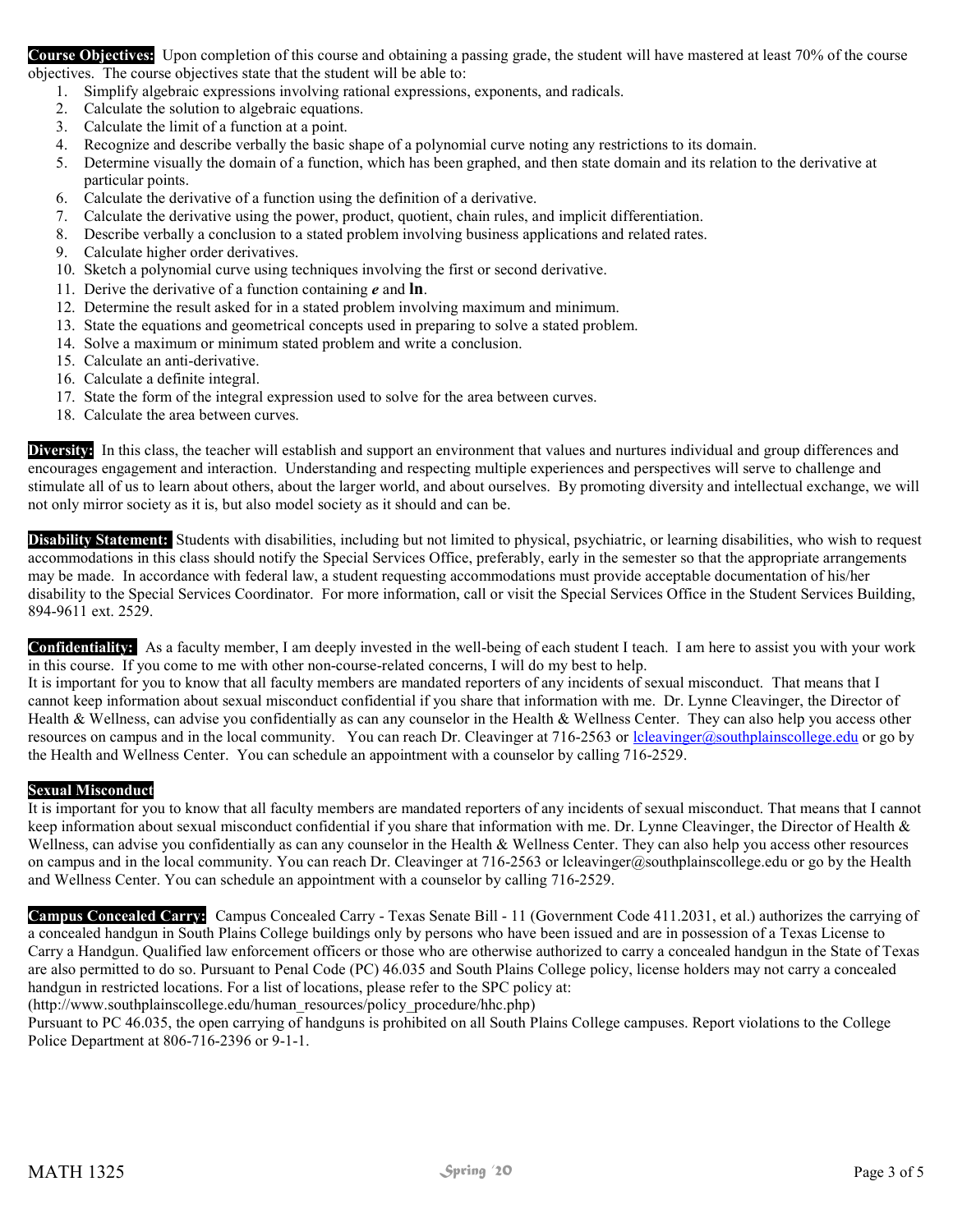|                         |                                                                                                     | <b>Course Outline</b><br>This schedule is tentative and subjective to change. Changes will be announced in class. |  |  |  |  |  |
|-------------------------|-----------------------------------------------------------------------------------------------------|-------------------------------------------------------------------------------------------------------------------|--|--|--|--|--|
| Week                    | <b>Date</b>                                                                                         | <b>Topics and Sections Covered</b>                                                                                |  |  |  |  |  |
| 1                       | $1/14$ , Tues                                                                                       | <b>Introduction</b> , Misc.<br>Algebra Review                                                                     |  |  |  |  |  |
|                         | $1/16$ , Thurs                                                                                      | 11.1Limits                                                                                                        |  |  |  |  |  |
|                         | $1/20$ , Mon                                                                                        | MLK, Jr.                                                                                                          |  |  |  |  |  |
| $\overline{2}$          | $1/21$ , Tues                                                                                       | 11.2Infinite Limits                                                                                               |  |  |  |  |  |
|                         | $1/23$ , Thurs                                                                                      | 11.3 Rates of Change                                                                                              |  |  |  |  |  |
| $\mathbf{3}$            | $1/28$ , Tues                                                                                       | 11.4 Tangent Lines & Derivatives<br>11.5 Techniques for Finding Derivatives and Tangent Lines                     |  |  |  |  |  |
|                         | $1/30$ , Thurs                                                                                      | 11.6Derivatives of Products & Quotients                                                                           |  |  |  |  |  |
| $\overline{\mathbf{4}}$ | $2/4$ , Tues                                                                                        | 11.7Chain Rule                                                                                                    |  |  |  |  |  |
|                         | $2/6$ , Thurs                                                                                       | 11.8 Derivatives of Exponential & Logarithmic Functions                                                           |  |  |  |  |  |
| 5                       | $2/11$ , Tues                                                                                       | 11.9 Continuity & Differentiability                                                                               |  |  |  |  |  |
|                         | $2/13$ , Thurs                                                                                      | Review                                                                                                            |  |  |  |  |  |
| 6                       | $2/18$ , Tues                                                                                       | <b>TEST #1 (Limits &amp; Derivatives)</b><br>12.1Local Extrema (1st Derivative Test)                              |  |  |  |  |  |
|                         | $2/20$ , Thurs                                                                                      |                                                                                                                   |  |  |  |  |  |
| 7                       | $2/25$ , Tues                                                                                       | 12.2Second Derivative (2 <sup>nd</sup> Derivative Test)                                                           |  |  |  |  |  |
|                         | $2/27$ , Thurs                                                                                      | 12.3 Optimization Applications                                                                                    |  |  |  |  |  |
| 8                       | $3/3$ , Tues                                                                                        | 12.4Implicit Differentiation                                                                                      |  |  |  |  |  |
|                         | $3/5$ , Thurs                                                                                       | 12.5 Related Rates                                                                                                |  |  |  |  |  |
| 9                       | $3/10$ , Tues                                                                                       | 12.6Curve Sketching                                                                                               |  |  |  |  |  |
|                         | $3/12$ , Thurs                                                                                      | TEST #2 (Derivative Tests & Optimization)                                                                         |  |  |  |  |  |
|                         | $3/16 - 3/20$                                                                                       | <b>Spring Break</b>                                                                                               |  |  |  |  |  |
| 10                      | $3/24$ , Tues                                                                                       | 13.1 Antiderivatives                                                                                              |  |  |  |  |  |
|                         | $3/26$ , Thurs                                                                                      | 13.2 Integration by Substitution                                                                                  |  |  |  |  |  |
|                         | $3/31$ , Tues                                                                                       | 13.3 Integration by Parts                                                                                         |  |  |  |  |  |
|                         | 13.4 Area & the Definite Integral<br>11<br>$4/2$ , Thurs<br>13.5The Fundamental Theorem of Calculus |                                                                                                                   |  |  |  |  |  |
| 12                      | $4/7$ , Tues                                                                                        | 13.6 Application of Integrals                                                                                     |  |  |  |  |  |
|                         | $4/9$ , Thurs                                                                                       | 13.7Differential Equations                                                                                        |  |  |  |  |  |
|                         | $4/13$ , Mon                                                                                        | <b>EASTER</b>                                                                                                     |  |  |  |  |  |
| 13                      | $4/14$ , Tues                                                                                       | Review                                                                                                            |  |  |  |  |  |
|                         | $4/16$ , Thurs                                                                                      | <b>TEST #3 (Antiderivatives)</b>                                                                                  |  |  |  |  |  |
|                         | $4/17$ , Fri                                                                                        | UIL - No office hours                                                                                             |  |  |  |  |  |
| 14                      | $4/21$ , Tues                                                                                       | 14.1 Functions of Several Variables<br>14.2 Partial Derivatives                                                   |  |  |  |  |  |
|                         | $4/23$ , Thurs                                                                                      | 14.3 Extrema of Functions of Several Variables (Maxima & Minima)                                                  |  |  |  |  |  |
| 15                      | $4/28$ , Tues                                                                                       | 14.4 Lagrange Multipliers                                                                                         |  |  |  |  |  |
|                         | $4/30$ , Thurs                                                                                      | Review for FINAL                                                                                                  |  |  |  |  |  |
| Final(s)                | 5/5                                                                                                 | <b>Tuesday</b><br>FINAL EXAM: 10:15 - 12:15p                                                                      |  |  |  |  |  |